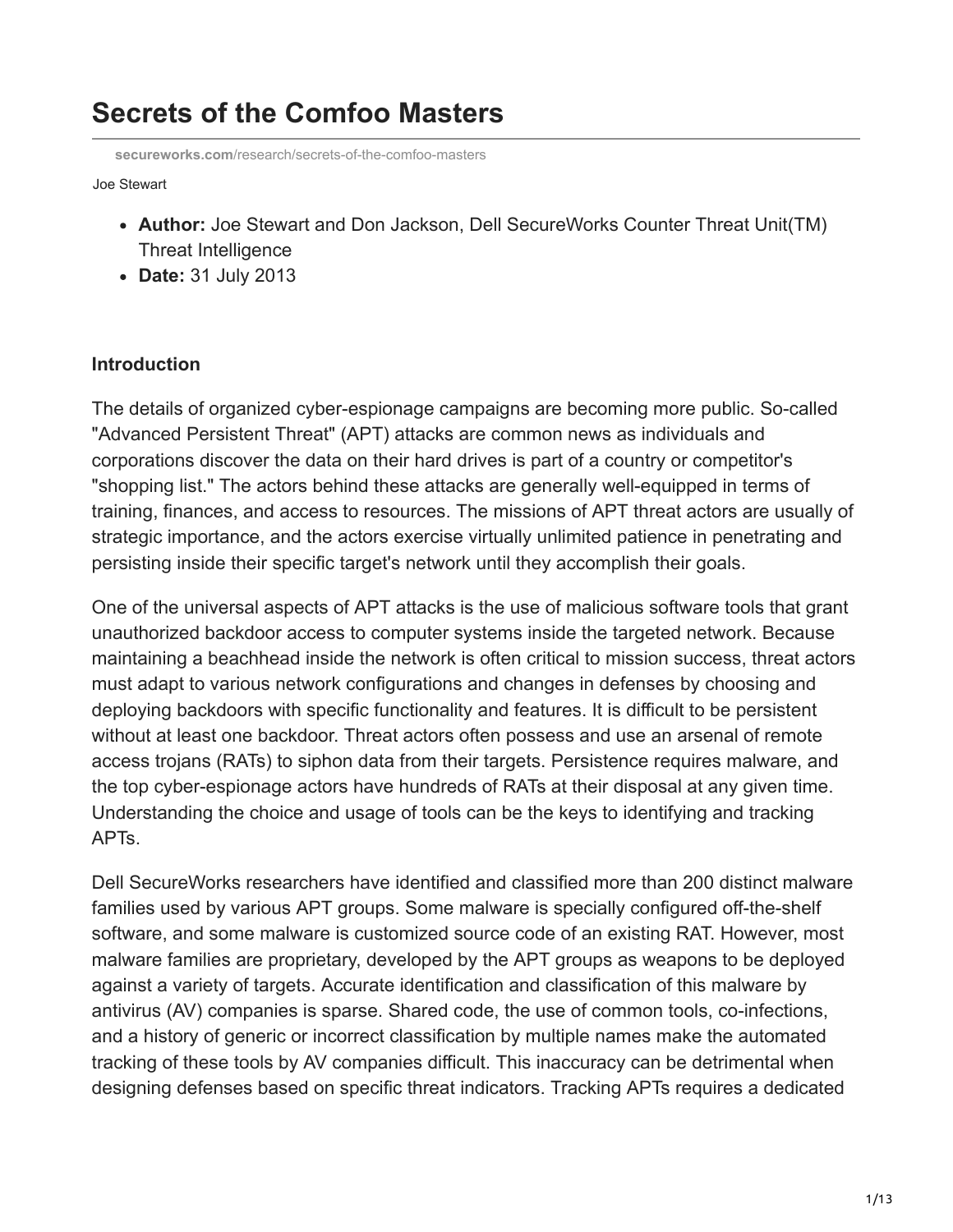malware intelligence effort. One way applied malware intelligence is used to discover new APT trojans is a recursive investigative method: Malware -> Infrastructure Touchpoints -> New Malware -> and so on.

Cyber-espionage actors often cycle through different RATs over a period of years. The Dell SecureWorks Counter Threat Unit™ (CTU) research team has tracked a RAT known as "Comfoo" that has been in continuous development since at least 2006. This RAT has maintained a fairly low profile, even though it was used as part of the RSA breach in 2010, when its code was first analyzed. Antivirus firm Trend Micro briefly mentioned its use in a 2012 paper titled "Luckycat Redux — Inside an APT Campaign with Multiple Targets in India [and Japan." However, the disclosure of this trojan and some of its command and control \(C2\)](http://www.trendmicro.com/cloud-content/us/pdfs/security-intelligence/white-papers/wp_luckycat_redux.pdf) infrastructure did not discourage its continued use by the threat actors responsible for it.

#### **Comfoo characteristics**

To maintain persistence on the system, Comfoo usually replaces the path to the DLL of an existing unused service rather than installing a new service. A new service is more likely to be noticed by system audits. Sometimes Comfoo is delivered with a rootkit that hides Comfoo's files on disk. Additionally, Comfoo starts the existing "ipnat" system service. This action causes remote inbound connections to the infected system to fail, blocking remote maintenance by the network administrator.

# *Network behavior*

Comfoo's network traffic is encrypted and encapsulated in HTTP requests and responses, although some variants skip the encapsulation step. Payloads are encrypted by a 10-byte static XOR key that is hard-coded inside the Comfoo binary. Initial login data from the infected system (MAC address, internal IP address, campaign tag, and version data) is passed in the request URI and is additionally encrypted by a dynamic key, as shown in Figure 1.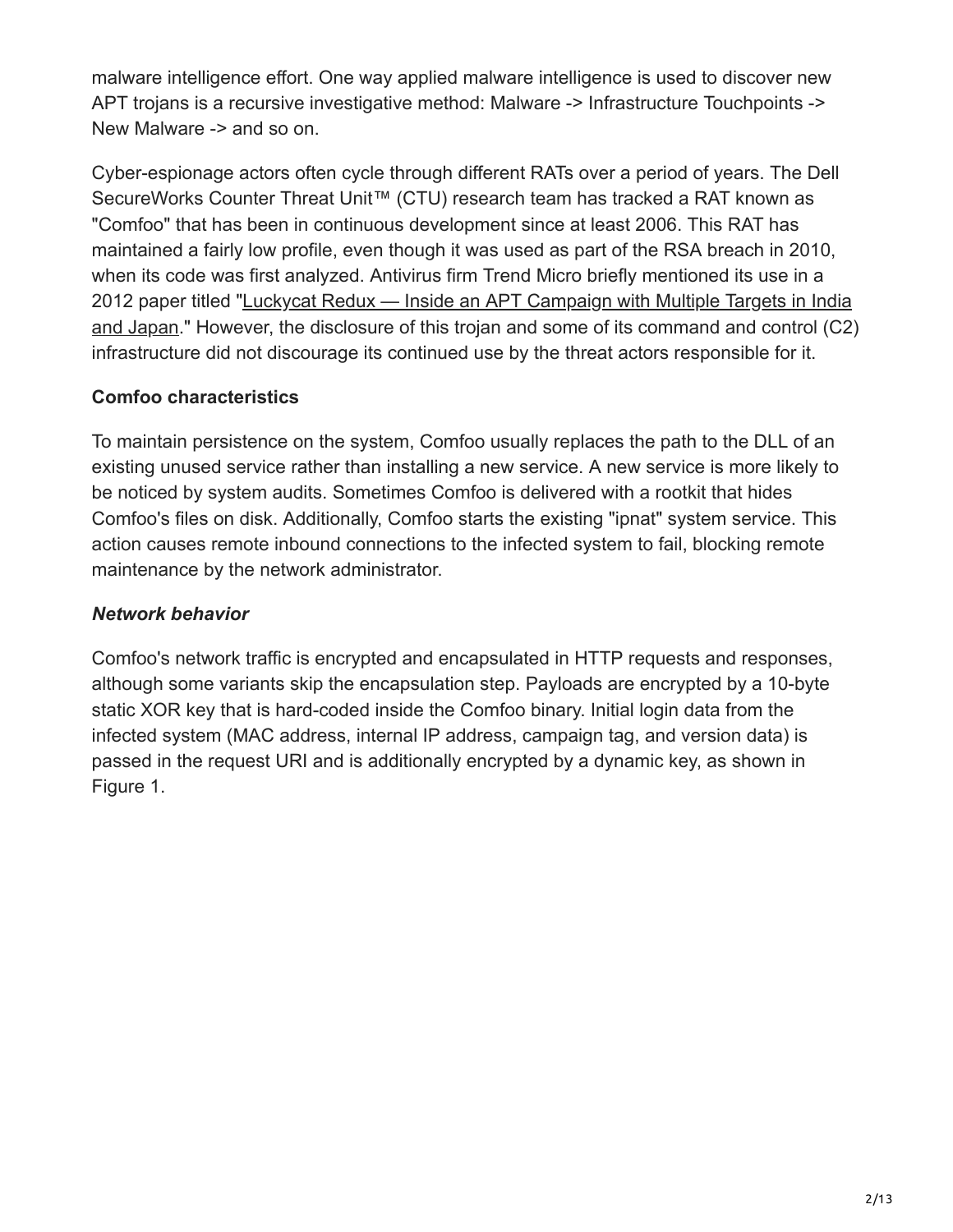# **Comfoo URL Decryption Algorithm Example**



*Figure 1. Comfoo URL decryption algorithm example. (Source: Dell SecureWorks)*

# *Capabilities*

The Comfoo RAT has the following features:

- System/network information gathering
- Keystroke logging
- Screenshots
- File upload/download/execute
- Command shell

#### **Comfoo trojan C2 software discovery**

By studying the network traffic of infected systems, CTU researchers determined that the server side of the Comfoo malware sends an HTTP server header identifying the server version as "Apache 2.0.50 (Unix)". However, the rest of the HTTP headers do not match the order or the formatting used by this version of Apache. This anomaly suggests that the C2 software was a standalone application instead of a series of scripts running under Apache. Searching for the specific server version string in the CTU malware repository produced a sample of the Comfoo server software, identified by the MD5 hash 2b29f0224b632fdd00d0a30527b795b7.

# *Analysis*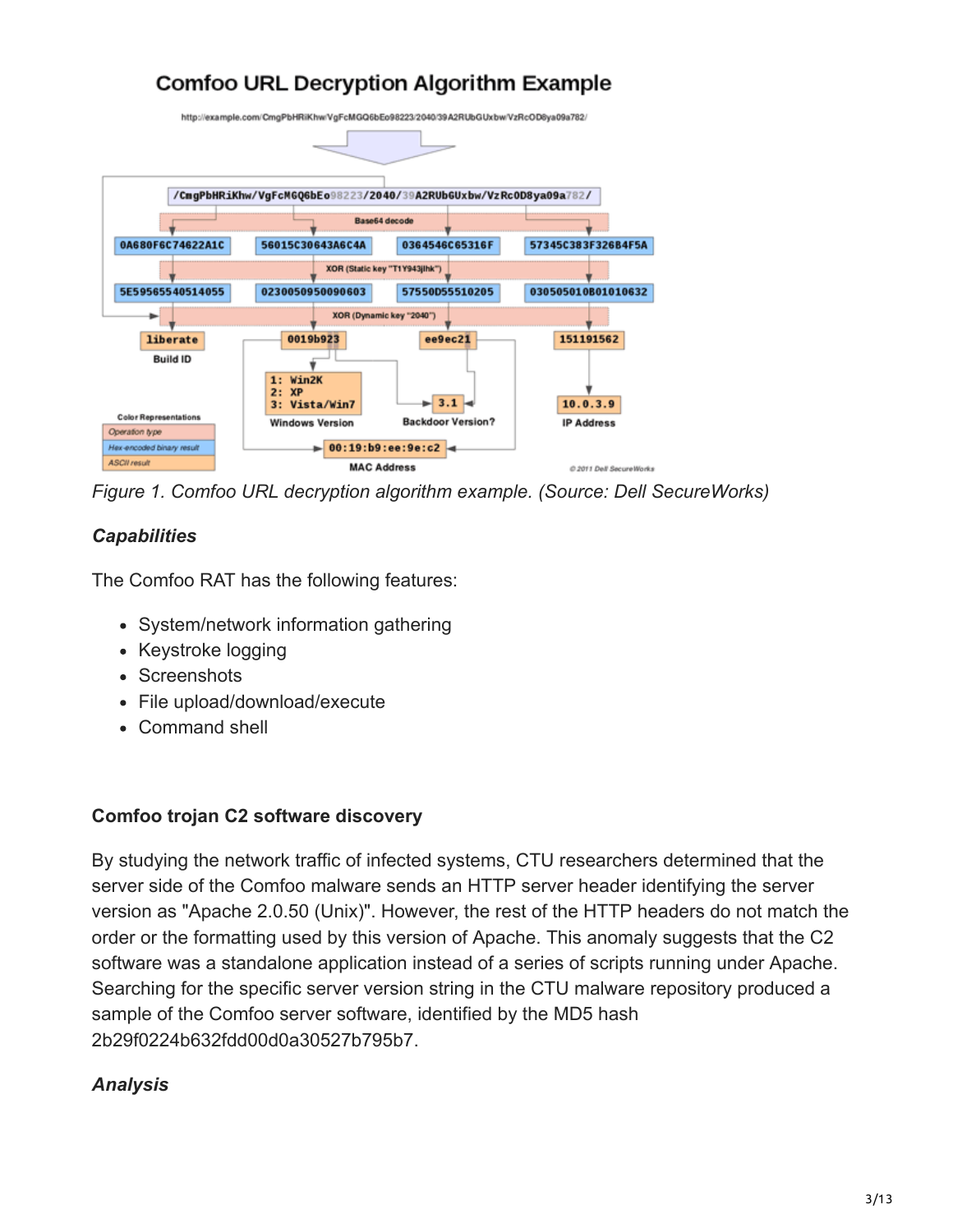The Comfoo C2 server turns out to be a rendezvous-type traffic relay program. This small binary can be deployed on rented or hacked Windows systems, where it passes traffic between Comfoo victims and the Comfoo master console operated by the threat actors (see Figure 2).



*Figure 2. Organization of rendezvous-type traffic relay program. (Source: Dell SecureWorks)*

Unlike "dumb" traffic relay servers such as HTran, the Comfoo relay server does not know the location of the master console. Instead, the master console program connects to the relay server on-demand, and any incoming victim data is passed to the master console connection. HTran is sometimes used to add an additional layer of untraceability to the victim connection. Likewise, the administrator can add other layers of proxies or VPN connections to the console connection side of the communication.

The Comfoo relay server listens on up to three TCP ports at a time. The first port acts as a control and typically listens on port 1688. It performs the following tasks:

- Enables/disables the other ports
- Accepts new relay port configuration (stored in rlycfg.dll)
- Notifies master console that a new victim connection is available

The second port is the admin relay port, which typically listens on port 1689. It accepts connections from the master console to send commands to and receive data from victims' systems. The third port is the victim relay port, which listens on a configurable port number, usually port 80 or port 443. This port accepts connections from victims' systems to send data to and receive commands from the Comfoo administrator encapsulated in HTTP requests and responses. If there is no current connection between the victim and the Comfoo administrator, Comfoo logs the victim's connection and sends an idle response to the victim.

# *DNS resolution tactics*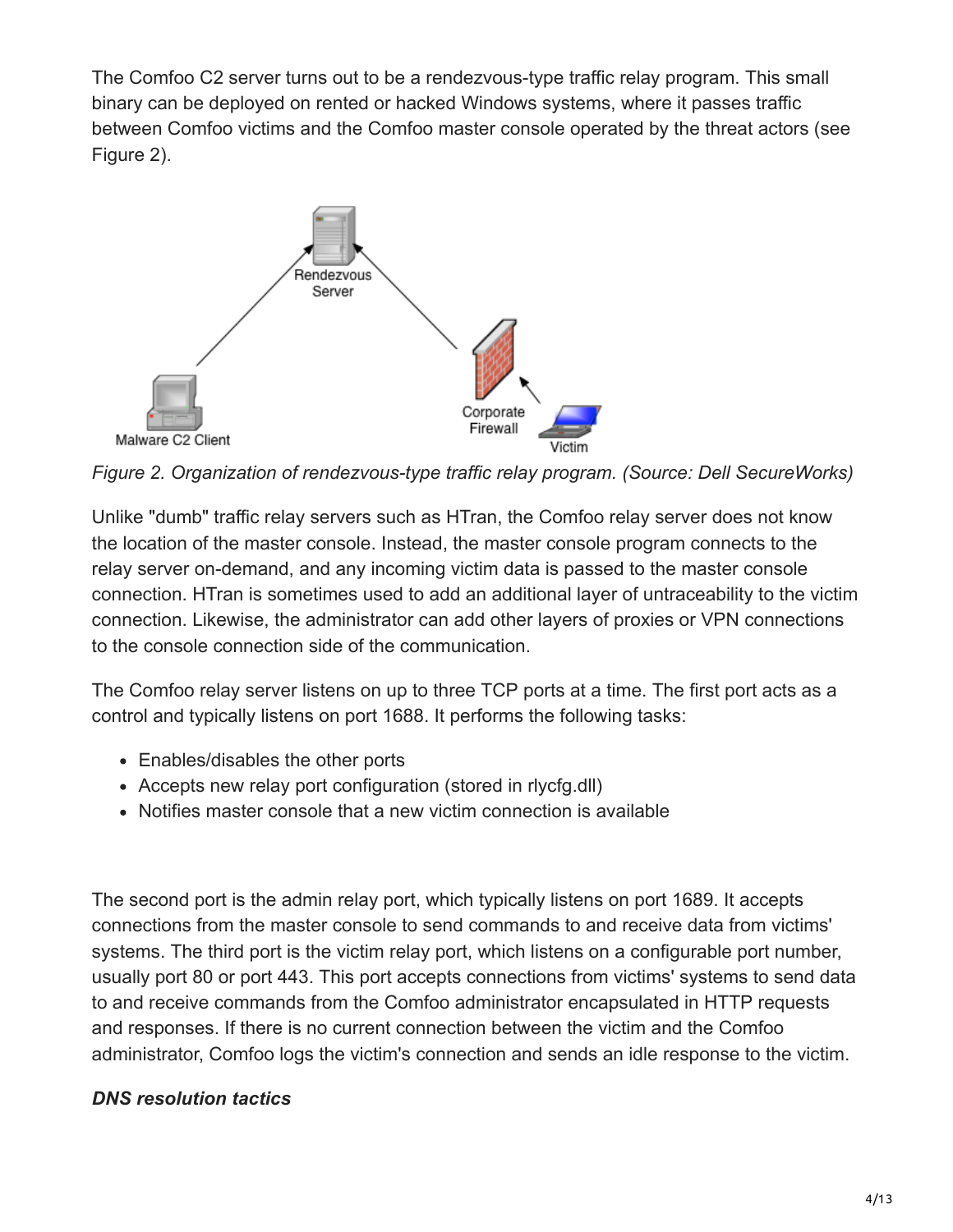In addition to using rendezvous protocols and HTran forwarding servers, Comfoo operators create and maintain another layer of obfuscation to thwart analysis of their infrastructure. Like many other APT malware families, Comfoo reaches out to its masters based on DNS lookups of certain hostnames. The Comfoo operators commonly use dynamic DNS providers to micromanage the IP addresses to which Comfoo hostnames resolve. While Comfoo sleeps, its operators often set those IP addresses to common or bogus entries. When not being used to actively control Comfoo, the C2 domain name might resolve to the address of a popular search engine or a local [loopback](https://tools.ietf.org/html/rfc5735) (127.0.0.1), [private](http://tools.ietf.org/html/rfc1918) (10.1.1.1), or other special use (0.0.0.0) IP address. Domain names used in Comfoo operations only point to actual control infrastructure during very short time windows. Only during these time windows do alerts from a DNS monitoring tool inform researchers when it might be possible to locate an actual Comfoo server. Figure 3 maps IP addresses used in Comfoo campaigns.



*Figure 3. Geolocation plot of all public routable IP addresses resolved from a set of Comfoo C2 hostnames, including bogus distractors. (Source: Dell SecureWorks)*

The map in Figure 4 shows only the IP addresses that actually speak Comfoo's protocol, illustrating how DNS tactics such as the distractor IP addresses can mask actual control infrastructure.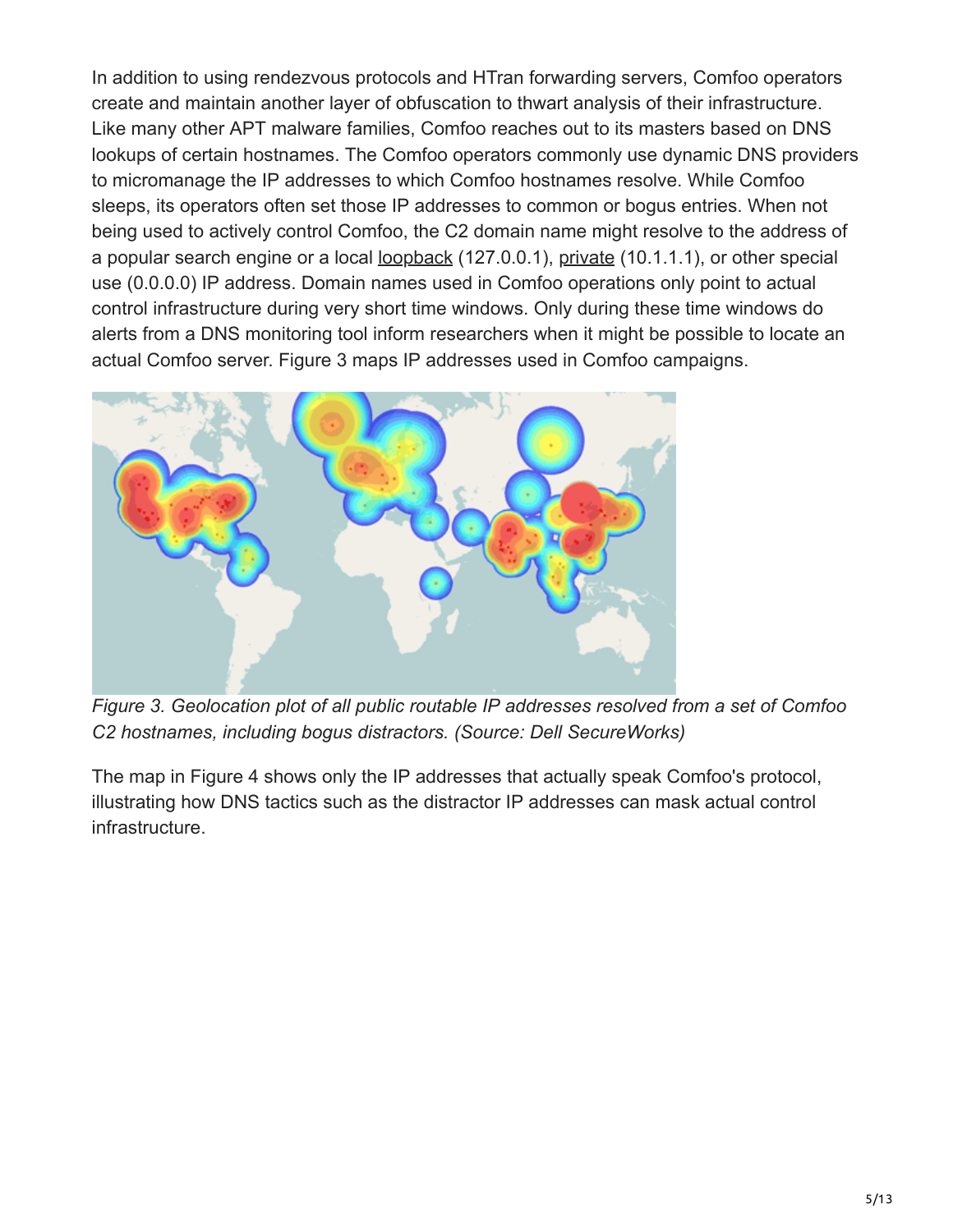

*Figure 4. Geolocation plot of actual IP addresses used for Comfoo C2 servers. (Source: Dell SecureWorks)*

# *Taking control*

The unauthenticated nature of the Comfoo relay server's administrative connections makes it possible to take control of the C2 server and all victims' systems, armed only with knowledge of the protocol, the encryption method, and the static encryption key hard-coded into every Comfoo binary. Researchers can passively monitor victims' logins to the relay servers (sending no commands) by connecting to the correct port on the correct IP address at the right time. This technique is analogous to viewing webserver log data stored in a publicly accessible directory on a C2 server.

To help identify and notify victims of Comfoo-based espionage, CTU researchers set up a passive monitoring system for dozens of active Comfoo C2 relays and have been running this system since January 2012. Connections from the monitoring system are periodic, so not all victim logins are observed. Only the initial connection data is logged, and it is not possible to see data being exfiltrated from victims' networks using this method.

#### *Passive monitoring results*

While monitoring Comfoo, CTU researchers detected more than 200 variants of the trojan and 64 different campaign tags used by the threat actors to organize their campaigns. Numerous government entities and private companies based in the United States, Europe, and Asia Pacific had Comfoo-infected computers phoning home to the Comfoo C2 infrastructure (see Figure 5).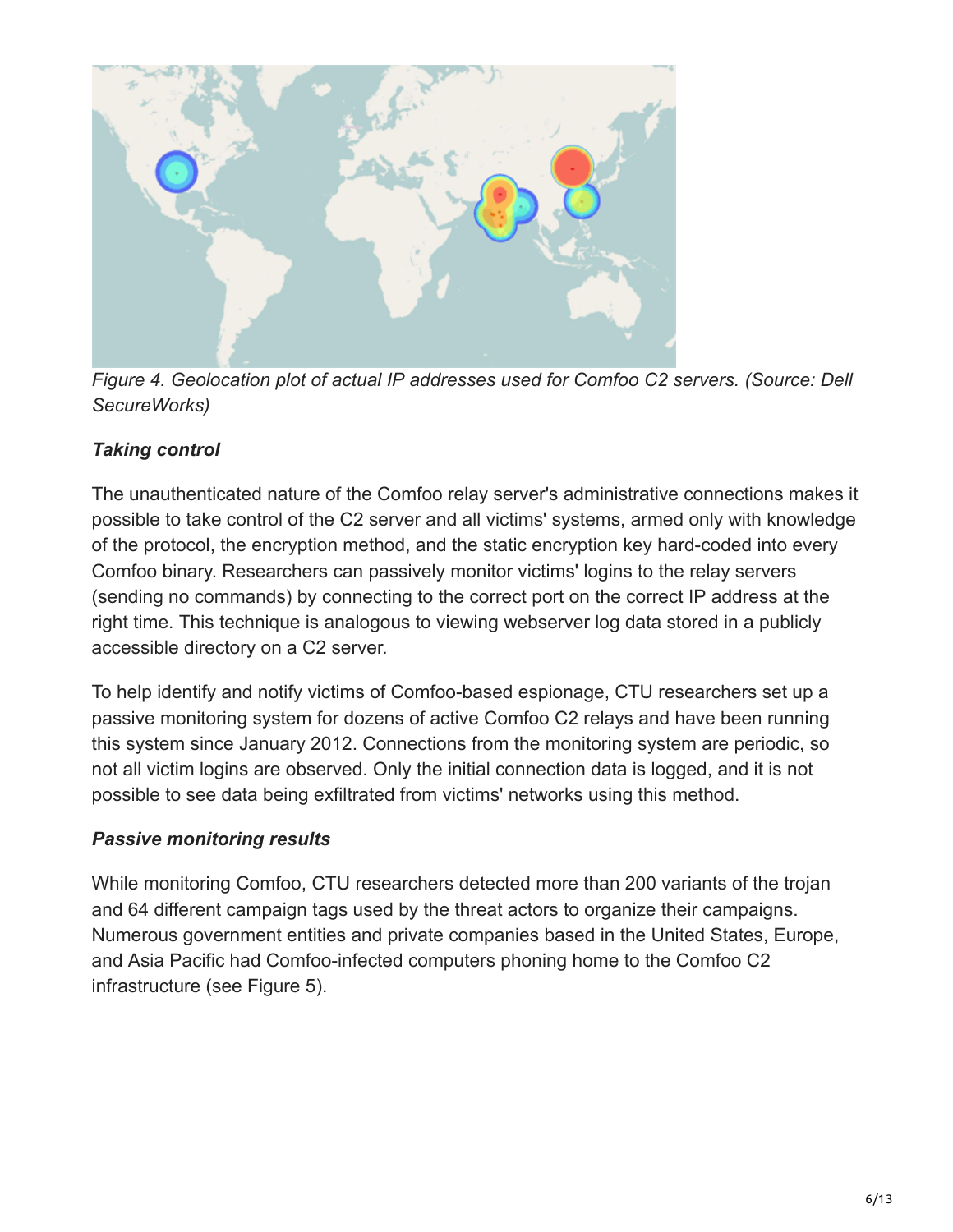

*Figure 5. Geographic location of Comfoo victim organizations. (Source: Dell SecureWorks)*

Much of the traffic emanated from multiple Japanese and Indian government ministries. CTU researchers outlined the Japanese attack campaign in a previous analysis entitled Chasing APT. The following industries were also targeted:

- Education
- Energy
- Mineral exploration
- News media
- Semiconductors
- Steel manufacturing
- Think tanks
- Telecommunications
- Trade organizations
- Audio and videoconferencing products

The targeting of audio and videoconferencing products is unusual. CTU researchers speculate that the threat actors might be looking for intellectual property relating to audio and videoconferencing. Another possibility is that it could be a clever and stealthy way of listening and watching activities of both commercial and government organizations.

#### **Detecting Comfoo in the enterprise**

The presence of Comfoo on a network or computer can be detected in a variety of ways, even if AV engines lack detection for the latest variants. Analysts can search for known Comfoo threat indicators in network traffic, on hard drives, in memory, or in the Windows registry.

#### *Network detection*

A typical Comfoo HTTP phone-home request looks like the following: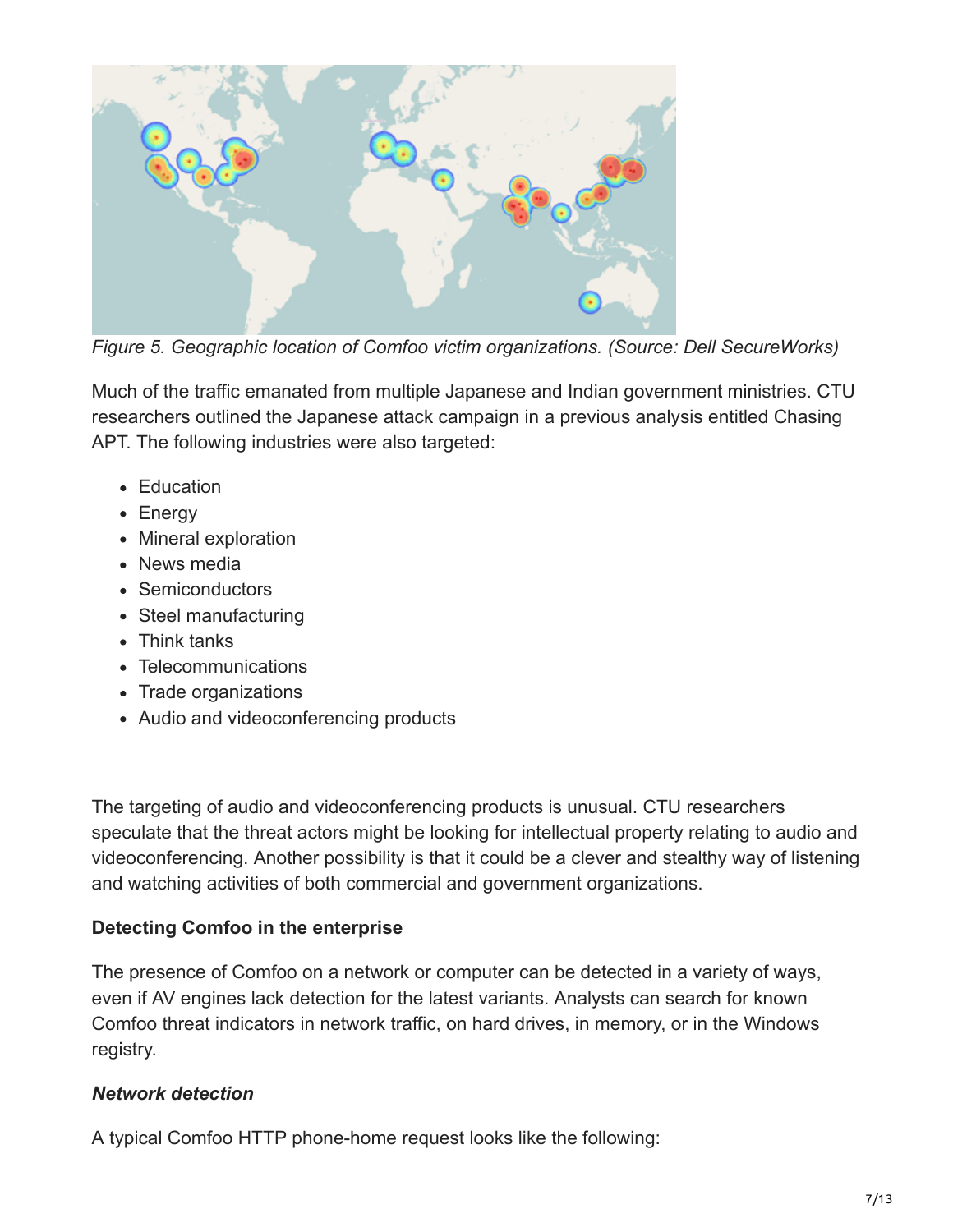GET /CWoNaJLBo/VTNeWw11212/12664/12VTNfNmM1aQ/UTWOqVQ132/ HTTP/1.1Accept: image/gif, image/x-xbitmap, image/jpeg, image/pjpeg, \*/\*Accept-Language: en-enUser-Agent: Mozilla/4.0 (compatible; MSIE 6.0;Windows NT 5.1)Host: smtp.dynamiclink.ddns.usConnection: Keep-AliveCache-Control: no-cache

An active C2 server responds with headers similar to the following:

HTTP/1.1 200 OKDate: Mon, 29 Jul 2013 19:26:15 GMTServer: Apache/2.0.50 (Unix)Content-Length: 10Keep-Alive: timeout=15, max=90

#### *Disk/memory/registry detection*

The unique string T1Y943jIhk can be found in the Comfoo binary. Offline forensic analysis may be required to search for this string if a rootkit is in play.

These additional strings can be searched but are not guaranteed to be unique to Comfoo:

- CPUSpeed:%d.%dGHz
- CPUNameString:%s
- CPUVendorIdentifier:%s
- CPUIdentifier:%s
- No %d CPU Information:
- SystemCurrent Time:
- systemBoot Time:
- IE BHO Name:%s
- 11. IE BHO Information!
- 10. IE Version Information!
- 9. InstallApp Information!
- 8. NETBIOS Information!
- 7. Protocol Information!
- 6. NET Information!
- 5. Disk Information!
- 4. Account Information!
- 3. System Time!
- 2. CPU Type!
- Can not get this information, error code is %d.
- Windows Version Information!

Additionally, Comfoo uses the SetEvent Windows API and registers an event that frequently contains the word "GAME". The following are example Comfoo event names:

- exclusive instance 12
- THIS324NEWGAME
- MYGAMEHAVESTART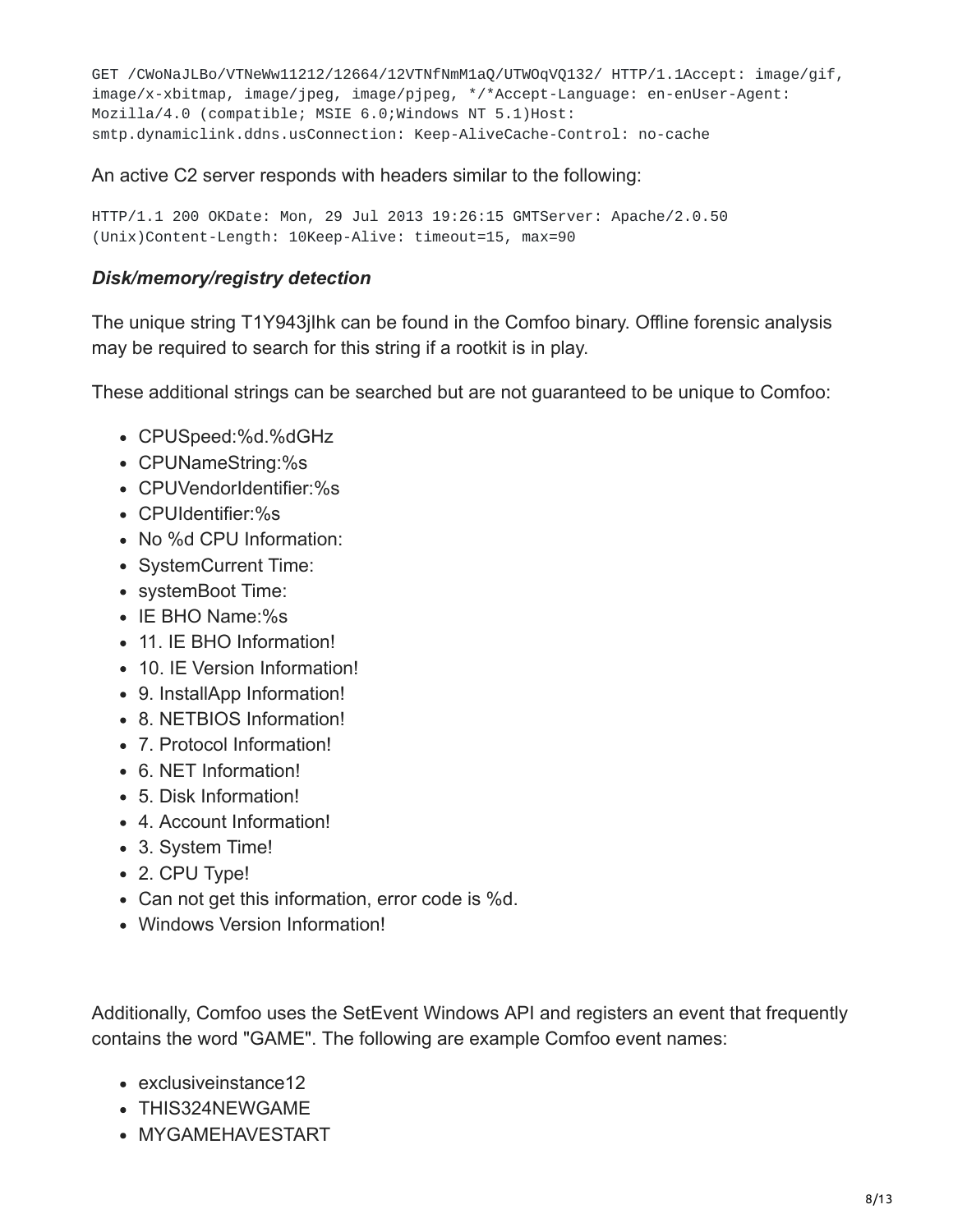- MYGAMEHAVEstarted
- MYGAMEHAVESTARTEd
- MYGAMEHAVESTARTED
- thisisanewfirstrun
- THISISASUPERNEWGAMENOWBEGIN
- thisisnewtrofor024

To persist without adding new registry entries, Comfoo edits an unused system service configuration, replacing the DLL path and setting it to auto-start on boot. For example, a system service registry key entry changed by Comfoo might resemble the following:

system\CurrentControlSet\Services\Netman\Parameters

- Original: "ServiceDll" => "%SystemRoot%\System32\netman.dll"
- Modified: "ServiceDII" => "C:\WINDOWS\system32\tabcteng.dll"

system\CurrentControlSet\Services\Netman

- Original: "Start" => "3"
- Modified: "Start" => "2"

Comfoo hijacks service settings for some legitimate service DLLs:

- netman.dll
- rasauto.dll
- sens.dll

The following are DLL names commonly used by Comfoo:

- cmmos.dll
- jacpet.dll
- javadb.dll
- mszlobm.dll
- netfram.dll
- netman.dll
- ntdapie.dll
- ntdelu.dll
- ntobm.dll
- odbm.dll
- senss.dll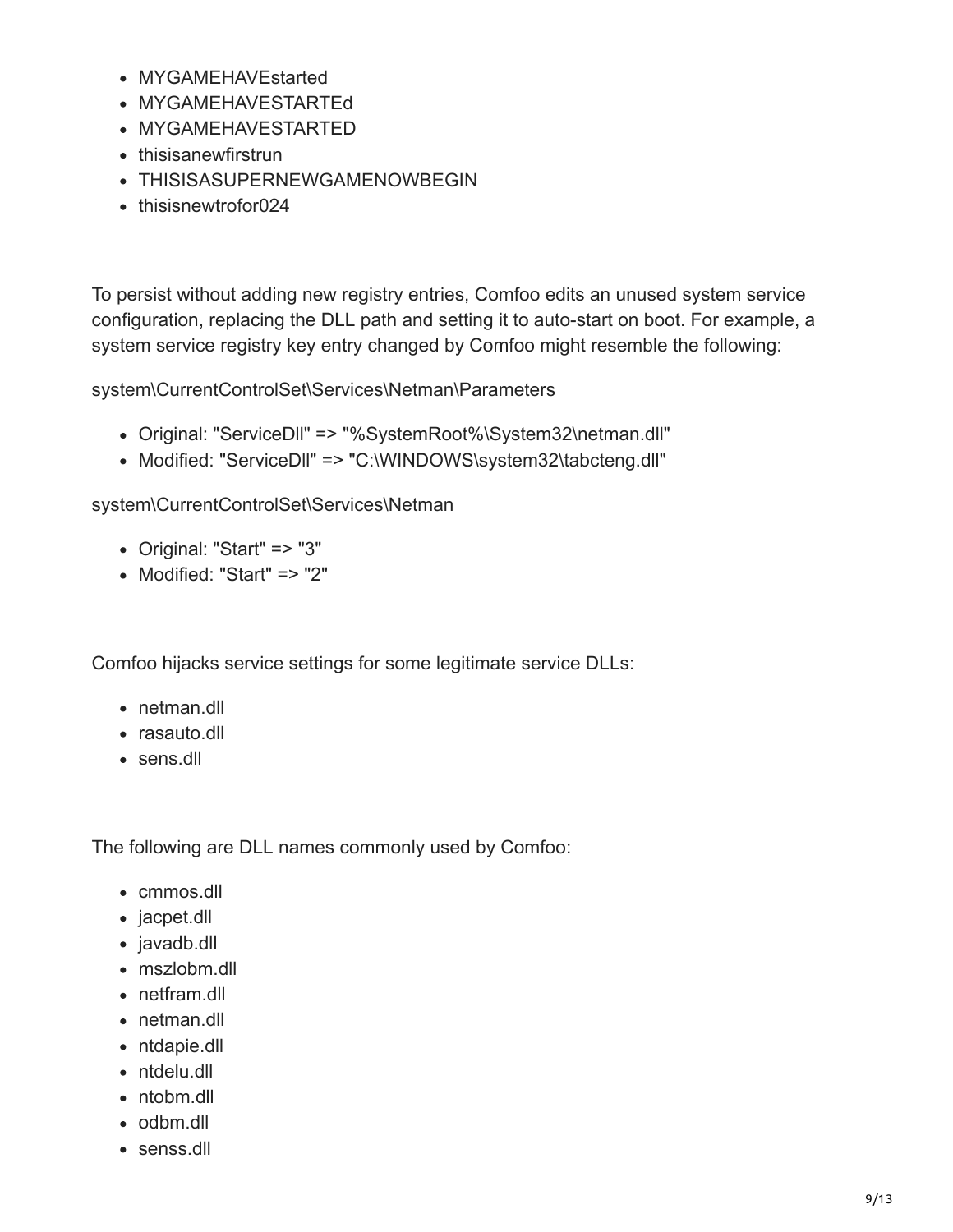- suddec.dll
- tabcteng.dll
- vmmreg32.dll
- wininete.dll

If Comfoo successfully connects to the relay server and receives commands from the master console, then it creates a file named "mstemp.temp" on the infected system to store the output of the last shell command.

# **Conclusion**

Comfoo is the tip of an iceberg. The CTU research team notified many Comfoo victims, either directly or through the computer security incident response teams (CSIRTs) in their respective country. Analysis was also shared with law enforcement. Based on the number of campaign tags observed in malware samples versus those seen in live monitoring by the CTU research team, there are likely hundreds more unidentified victims.

Most businesses will never see a Comfoo infection. However, evaluating whether an organization is a potential target of cyber-espionage is important in any risk evaluation. Chief information security officers should maintain awareness of any reported cyber-espionage threats in their business sector. If one player in an industry is targeted, it is likely all major players (or newcomers with interesting technology) in that industry will be targets at some point.

Organizations compromised by Comfoo (or most types of APT malware) likely face a major forensic and eradication effort. This effort should be followed by a major investment in security measures to keep cyber-espionage actors out of the network. Many in-house security teams do not have the [APT expertise](http://go.secureworks.com/advancedthreats) to respond to a persistent threat that requires a persistent, active, and layered defense model spanning the entire attack surface of an organization. As a result, the organization might need outside expertise to effectively mitigate these types of threats.

# **Appendix: Comfoo hostnames for blacklisting consideration**

accounts . ddns . info active . googleupdate . hk active . nifty-user . com addr . googleupdate . hk ahn06 . myfw . us allroot80 . 4pu . com apf . googleupdate . hk aptlkxqm . 25u . com back . agfire . com back . winsupdate . com

my . amazingrm . com my . officebeautyclub . com myweb . wwwcrazy . com nevruz . mrface . com news . mcesign . com news . rumorse . com news . win . dnset . com news . wintersunshine . net night . mefound . com nikimen . etowns . net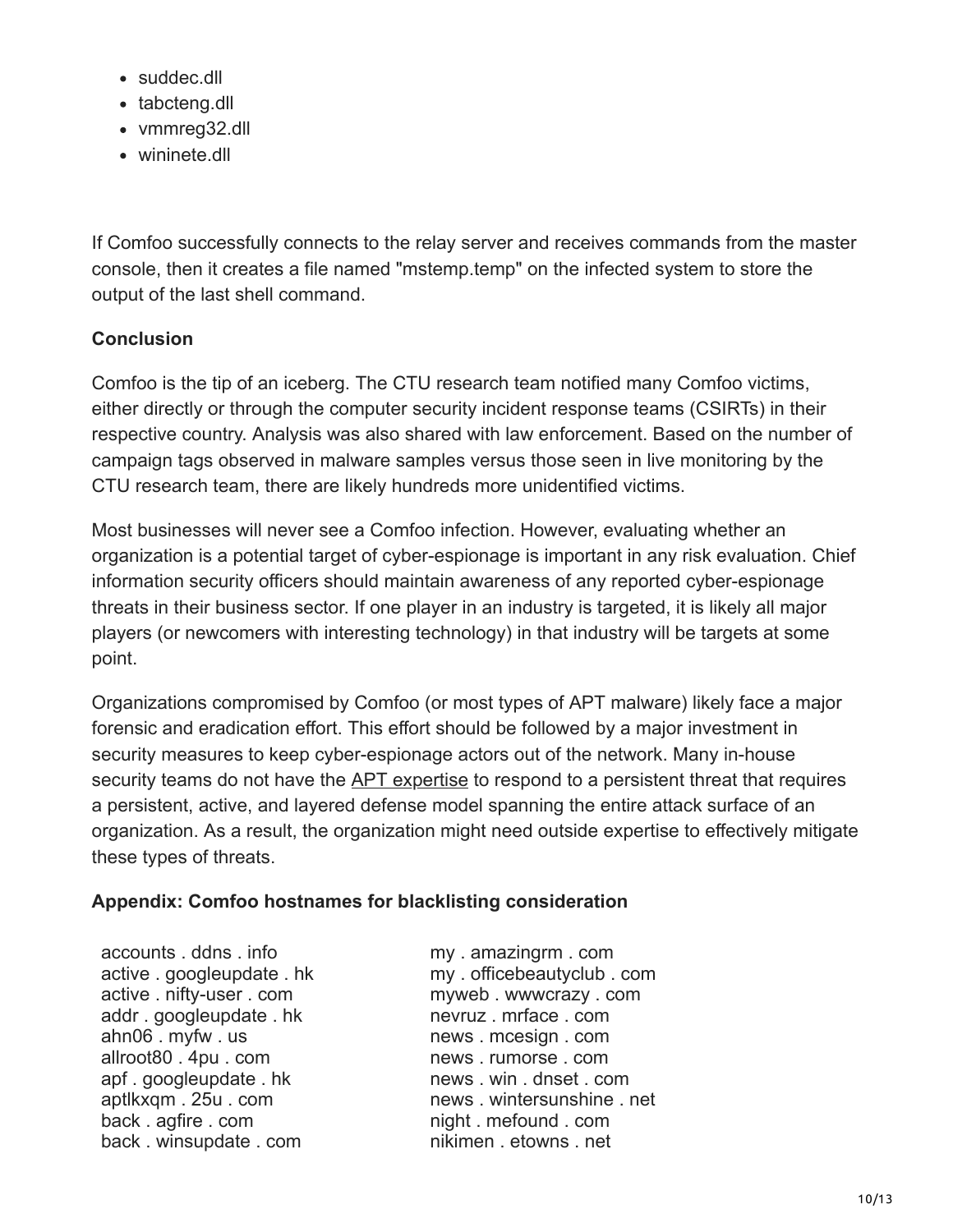bbs . dynssl . com bbs . gladallinone . com bigdog . winself . com billgates . itsaol . com bjllgvtms . effers . com blizzcon . sexidude . com blizzcon . sexxxy . biz buffet80 . bigmoney . biz buffet80 . itsaol . com buffet . bbsindex . com bxpudqx . otzo . com cart . itsaol . com catawarm . gicp . net cell . missingthegirl . com cmart . iownyour . org config . microupdata . com copyright . imwork . net cpt . csinfos . net crsky . systemsupdata . com database . googleupdate . hk davidcat . yick . lflink . com daviddog . gicp . net db . themmdance . com ddns . yourturbe . org deminich . gicp . net deminich . jungleheart . com demi . yick . lflink . com dgoil . 3322 . org dns . google-login . com do . centr-info . com dolaamen . xicp . net domain . centr-info . com domain . nifty-user . com download . yourturbe . org dunya . 8800 . org et . stoneqwer . com eudge . 3322 . org eudge . redirect . hm european . pass . as eurowizard . byinter . net facebook . nifty-japan . com fact . winsupdate . com fbook . google-login . com fish . windwarp . uicp . net football . deminich . jungleheart . com football . dynamiclink . ddns . us foxpart . oicp . net free3w . lflinkup . org fr . washbart . com ftp . alvinton . jetos . com ftp . lucky . ddns . ms ftpserver . 3-a . net

nslsa . microupdata . com nsser . systemsupdata . com nsservic . googleupdate . hk nunok . ninth . biz oct . clawsnare . com offer . eosboxster . com okkou . 9966 . org park006 . myfw . us pazar . vicp . net pcnews . rr . nu pcpc . helpngr . net pcuser . ikwb . com podding . newsinsky . com poft . yahoo-user . com pofuyer . 4pu . com polly . jwt . ourhobby . com polly . slyip . com poly . jwt . ourhobby . com pop3 . freemail . mrface . com pop . microupdata . com pop . peroillion . com prc . deminich . jungleheart . com prc . dynamiclink . ddns . us pure . mypop3 . org record . yick . lflink . com rember . clawsnare . com reserve . trickip . net rouji . king . proxydns . com s0ft . noorno . com sapudy . dns2 . us server . epac . to server . nifty-login . com server . universityexp . com services . google-config . com shift . 8866 . org sinagame . 2288 . org singes . organiccrap . com singngh . gicp . net slll . pbfsnet . com smell . gotgeek . com smtp . deminich . jungleheart . com smtp . travelexpolorer . com soft . yahoo-user . com sollysly . servegame . com sonam . goodnews007 . com sports . wintersunshine . net srv911 . yahoo-user . com srv91 . googleupdate . hk srv91 . yahoo-user . com sscdtt . phmail . us stone . king . proxydns . com superaround . ns02 . biz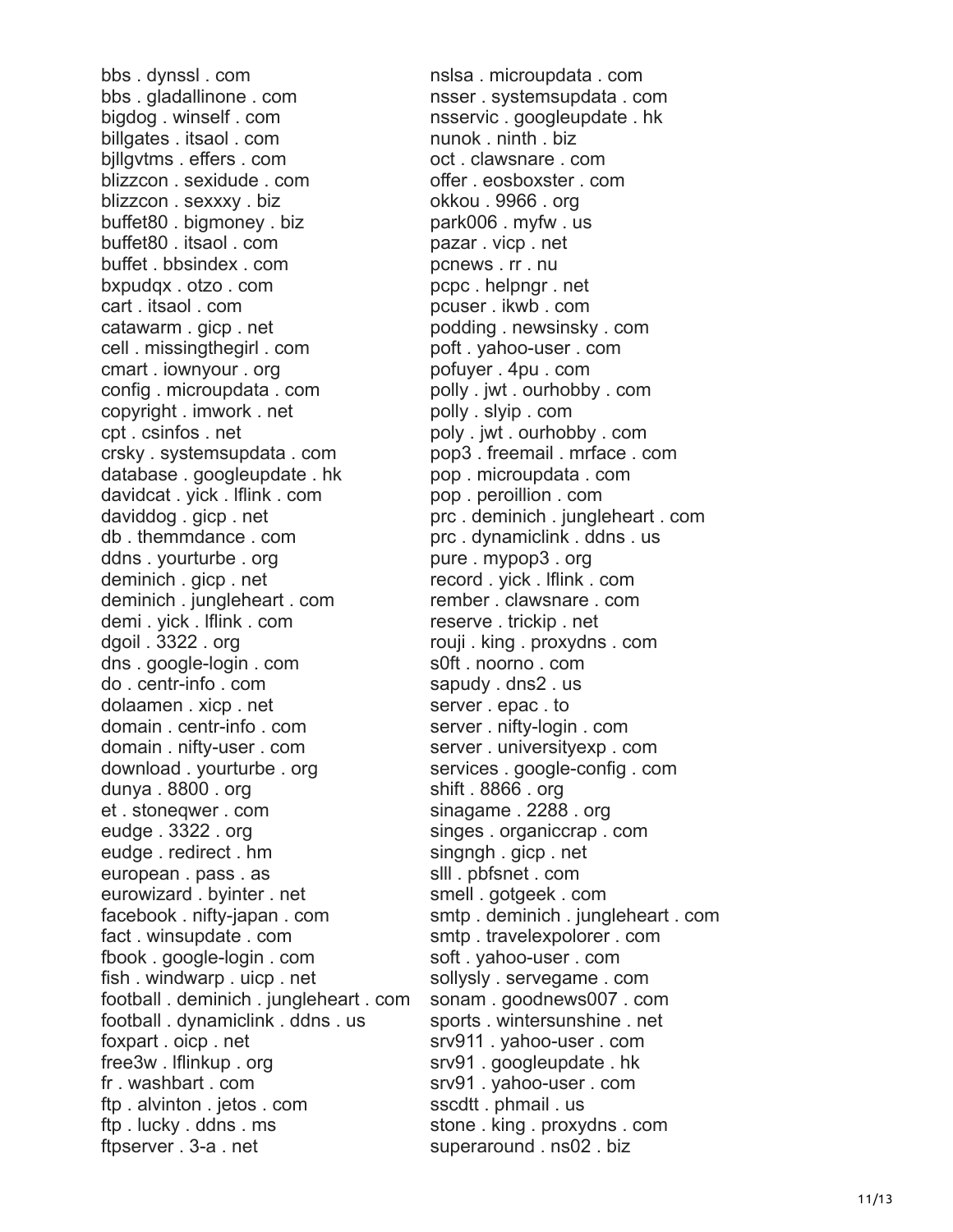ftp . superaround . ns02 . biz ftp . y3 . 3-a . net funew . noorno . com fun . marktie . com funnygamea . vicp . net games . jeepworker . com games . noorno . com googlemail . servehttp . com googleupdate2009 . kmip . net graymmy . longmusic . com gws01 . microupdata . com gws12 . microupdata . com hanoihcm . phdns01 . com havefuns . rkntils . 10dig . net henryclub . 25u . com hfwwpofuyer . 4pu . com homehost . 3322 . org https . port25 . biz hyphen . dyndns . biz hzg002 . mooo . com image . google-login . com image . qpoe . com info . kembletech . com info . rumorse . com info . whandjg . net insert . 51vip . biz office-sevice . com intrusion . post-horse . net it . buglan . com it . davyhop . com it . pudnet . net johnnees . rkntils . 10dig . net kapa2000 . 3322 . org kimomail . 3-a . net korea001 . tribeman . com korea1 . mooo . com kx . davyhop . com lanama . jkub . com lcyma . jetos . com li . noorno . com livedoor . microupdata . com login . yahoo-user . com lovehill . 3d-game . com lovehill . dyndns-blog . com lovehill . xxuz . com lsass . google-login . com luck201202 . oicp . net mail911 . nifty-login . com mail911 . nifty-user . com mail91 . nifty-login . com mail91 . nifty-user . com mail . carsystm . net

tech . bommow . com terrys . rr . nu test1 . dns1 . us test1 . windwarp . uicp . net thec . csinfos . net timeout . myvnc . com trans . helpngr . net tttt . sundaynews . us tw . pudnet . net uncrisis . findhere . org update . yourturbe . org usstream . coyo . eu venus . gr8domain . biz vstar-2006 . vicp . net wakawaka . servehttp . com webdata . helpngr . net web . nifty-login . com web . nifty-user . com web . yahoo-user . com wetboy . vicp . hk winhelp . yahoo-config . com winserver . 3-a . net wogawoga . sytes . net worldwide . servehttp . com wt . pudnet . net wwmrus . gicp . net www12 . sexidude . com www . a1yac . net www . avau . info www . ayfd . info www . butr . info www . catholicstory . info www . config . sendsmtp . com www . drsc . in www . firehorse . changeip . name www . fsdr . info www . google-login . com www . greenhawthorn . com www . grtk . info www . hgtw . info www . jeepworker . com www . kkle . info www . lconstruct . com www . linejudge . net www . microsoft . yourtrap . com www . missingthegirl . com www . nifty-japan . com www . noorno . com www . post-horse . net www . search . wwwhost . biz www . setinfor . proxydns . com www . smtp2010 . googleupdate . hk